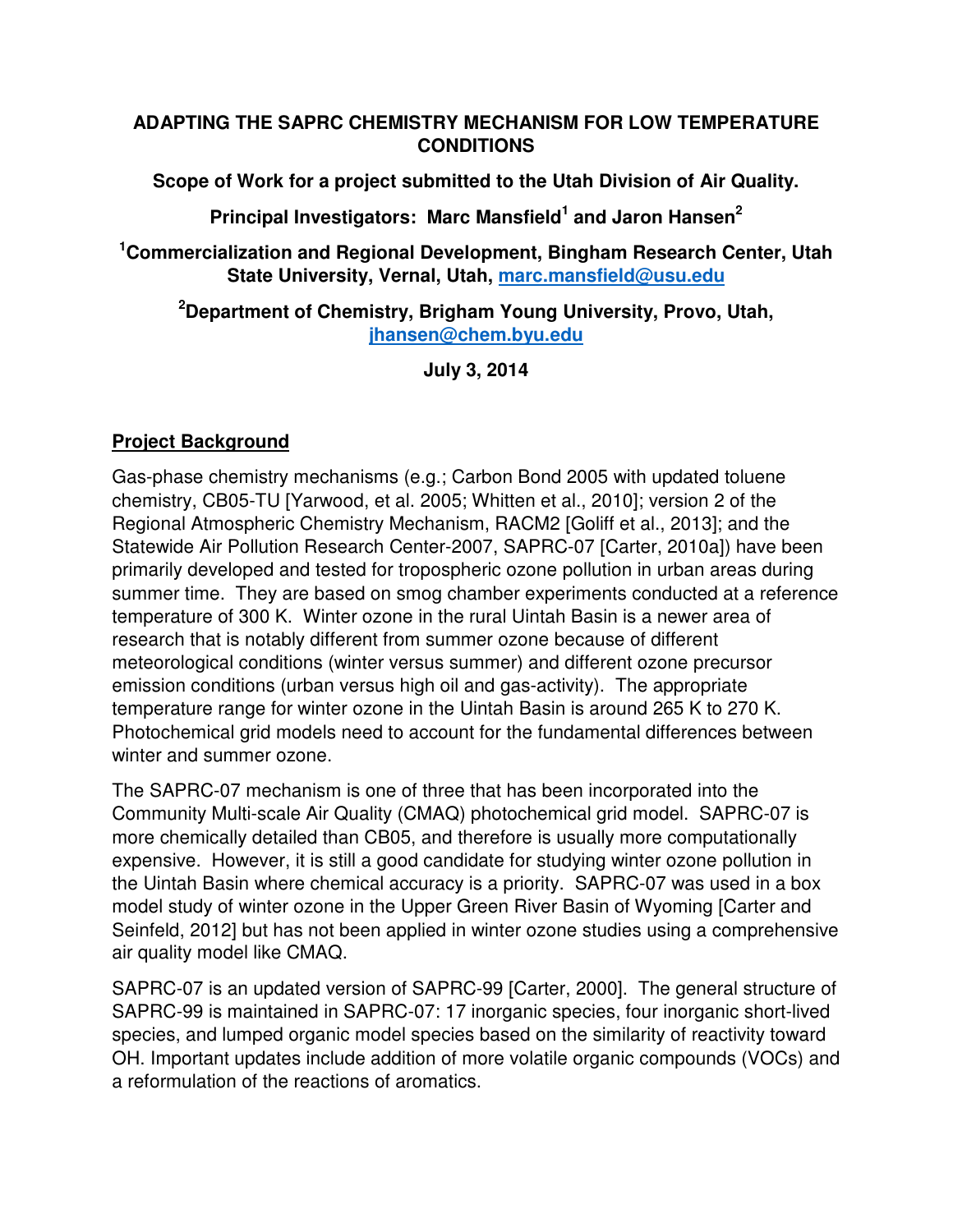All of the reactions in CB05 or SAPRC-07 are temperature dependent, but all have not been studied extensively at lower T. There are two general approaches for such low-T studies. Dr. Hansen's lab at BYU has one of the few low-temperature smog chambers in the country, and one approach would be to use that apparatus to study ozone formation at low T. However, such experiments are beyond the scope of the present project. The second is a computer modeling approach using transition-state theory based on ab initio quantum chemistry calculations. Such calculations will be included in the present study.

Another problem is that not all available temperature dependencies have been programmed into the models. For example, the overall rate of a photolysis reaction depends on three properties: the actinic flux which measures the intensity of available light, the absorption cross section which measures the efficiency with which the molecule absorbs and gets excited by that light, and the quantum yield of the reaction, which measures the probability that the excited molecule decays in the specified manner. The latter two properties depend on the rotational and vibrational state of the molecule, and therefore are temperature dependent. For obvious reasons, these properties have been studied most extensively at 300 K, but low temperature data have been taken for a few of the more important reactions. Preliminary calculations based on five different photolysis reactions indicate as a rule of thumb that a photolysis rate drops about 1% for every 5 K drop in the temperature. [Martin, et al, 2011, Ch. 5]. However, to the best of our knowledge, the photolysis reactions in the various chemistry mechanisms are all parameterized at 300 K, with no option for lower temperatures.

The current version of SAPRC-07 in CMAQ already carries temperature-dependent rate constants for all inorganic and explicitly represented organic gas-phase reactions. However, most non-aromatic VOCs are parameterized at 300K [Carter and Seinfeld, 2012]. Carter and Seinfeld [2012] developed a specific version of SAPRC-07 for a box model in which non-aromatic VOC reaction rates were derived at 265K to examine ozone formation in the Upper Green River Basin. These adjustments produced a decrease in NO to NO<sub>2</sub> conversions, and an increase in overall nitrate formation, see Figure 1. A similar modification should be implemented into the SAPRC-07 mechanism incorporated in CMAQ and other photochemical grid models.

This research represents a collaboration between Dr. Jaron Hansen's group in the Chemistry Department at Brigham Young University, and the air quality modeling team under Dr. Marc Mansfield at the Bingham Research Center at Utah State University in Vernal. Although our work will focus on air quality issues in the Uintah Basin, these results are expected to be directly applicable to wintertime air quality issues in other regions, including the Wasatch Front and Cache Valley.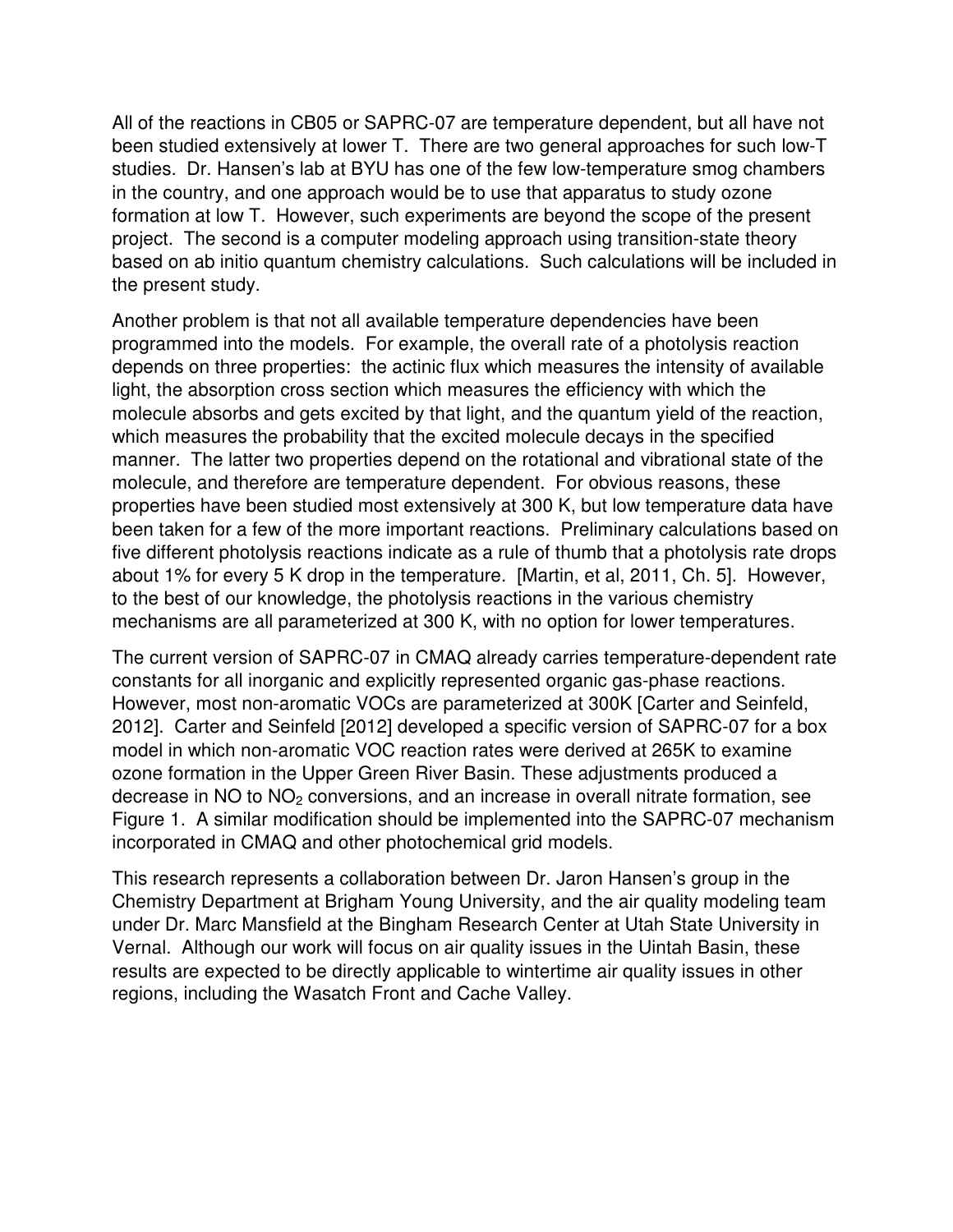

**Figure 1.** Plots of low vs. standard temperature numbers of NO to NO<sub>2</sub> conversions and overall organic nitrate yields in the mechanisms derived for the reactions of OH radicals with alkanes, alkenes, and alcohols and ethers (Taken from Figure A-1, Supplementary Materials, Carter and Sienfeld, 2013)

### **Task Descriptions**

This research will consist of four major tasks. Task (a) consists of quantifying the low temperature behavior of reactions in the SAPRC mechanism, gathering available data from the literature and performing computer calculations to cover gaps in the literature. Task (b) consists of developing emissions speciation profiles that will be compatible with CMAQ. Tasks (c) and (d) involve incorporating and testing, respectively, the newly developed low-temperature SAPRC mechanism into CMAQ. More detailed descriptions of these tasks are as follows:

#### **a. Improving the SAPRC-07 Chemical Mechanism**

BYU will take the lead in quantifying the cold temperature behavior of the photolysis, bimolecular, and trimolecular reaction rates in the SAPRC07 chemical mechanism. This is necessary because many of the reactions included in the SAPRC07 mechanism are temperature-dependent but are currently only implemented at their 300 K value. The necessary low-temperature data will be harvested from the scientific literature where available. For thermally activated reactions that have not been adequately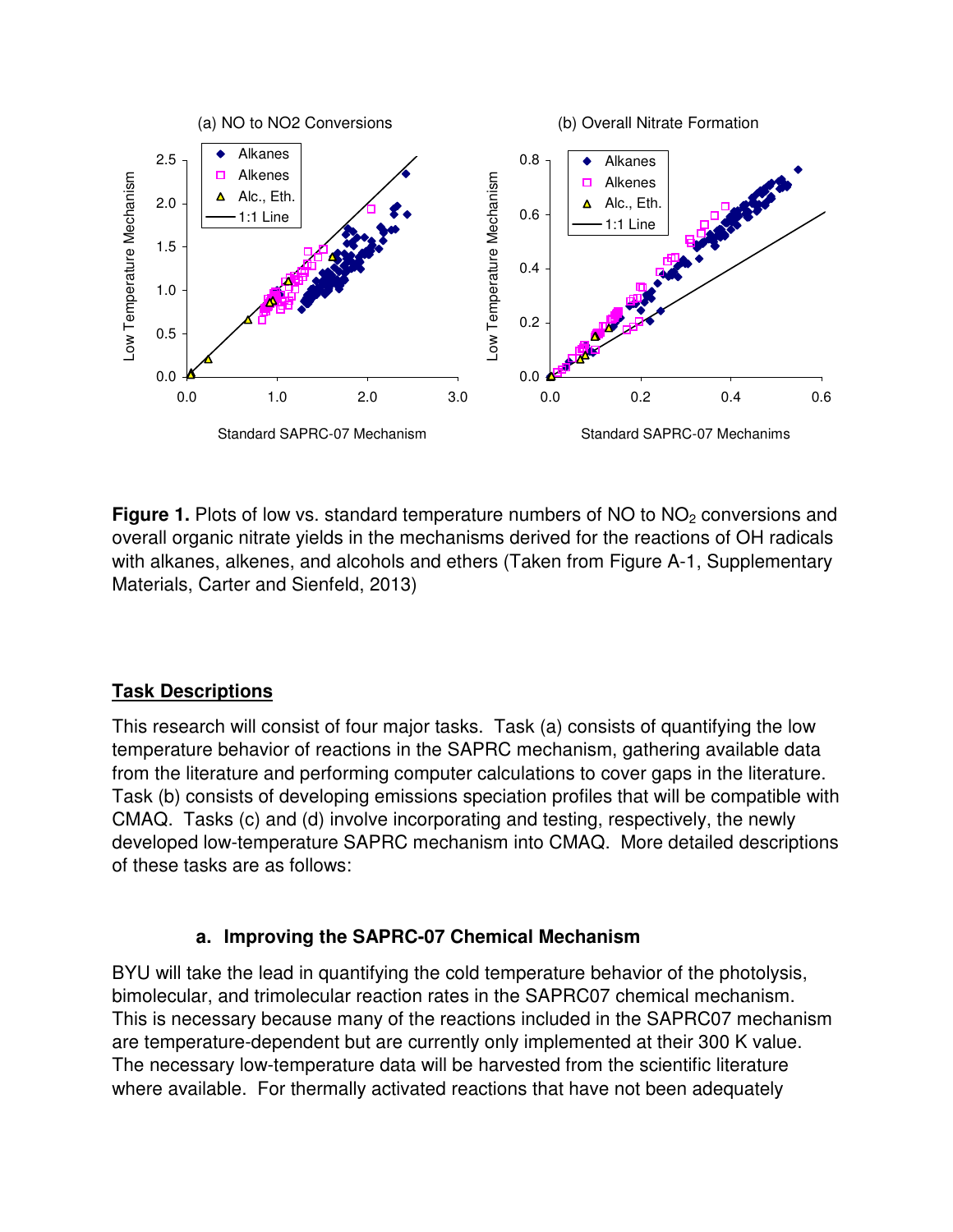measured at low temperature but are deemed to be important for modeling in the Uintah Basin and Wasatch Front, we will determine the temperature dependence of both the Arrhenius law pre-factor (A) and the activation barrier ( $E_a$ ) by performing high level ab initio quantum chemistry calculations. Slices of the potential energy curve for these reactions will be computed. This will include identifying the lowest energy structures for reactants and products and then connecting these species by finding the transition state. Analyzing the potential energy surface with Transition State Theory will allow for calculation of the temperature dependence over the relevant range of temperatures. Detailed documentation describing the reference or method for determining the temperature dependence of each reaction will be included in the final technical report submitted to the Utah DAQ.

### **b. Developing SAPRC-07 speciation profiles and a cross-reference file for the SMOKE emission model**

Default SMOKE speciation profiles are not available for the SAPRC-07T mechanism. Fortunately, a few speciation profiles for SAPRC-07T have been shared among CMAQ users on the Model-3 Technical Support Forum (m3user@listserv.unc.edu). The USU research group has obtained these shared profiles, and will modify them for simulation in the Uintah Basin as needed. Alternatively, the EPA's Speciation Tool (Jimenez et al., 2013) can be employed to create the required profiles. The developed speciation profiles and cross-reference file will be submitted to Utah DAQ as a deliverable of the project.

### **c. Incorporating the Improved SAPRC-07 Chemical Mechanism to CMAQ**

Beginning with the release of CMAQ version 5.0, a Chemical mechanism compiler (CHEMMECH) has been made available to users to facilitate the process of modification of the chemical mechanism and species used in the CMAQ Chemistry-Transport Model, CCTM (CMAS, 2012). A mechanism definition file (mech.def) that lists the stoichiometry and kinetics of a photochemical reaction mechanism is input to CHEMMECH to generate two include files, RXDT.EXT and RXCM.EXT. These two include files are required for the compilation of the CCTM model. Gaseous and aerosol chemical species for the selected mechanism can be added or removed through the modification of the namelist files (\*.nml).

The USU group will incorporate the results of the BYU group on quantifying the cold temperature dependence (Task a) into the SAPRC-07T mech.def file. Modifications to the chemical species namelist files will also be made as needed. The mech.def file and the modified species namelist files (if any) will be submitted to Utah DAQ as a deliverable of the project. If any CMAQ Fortran code has to be modified in order to support the improved SAPRC-07T mechanism, the modified code and its documentation will also be submitted as a deliverable.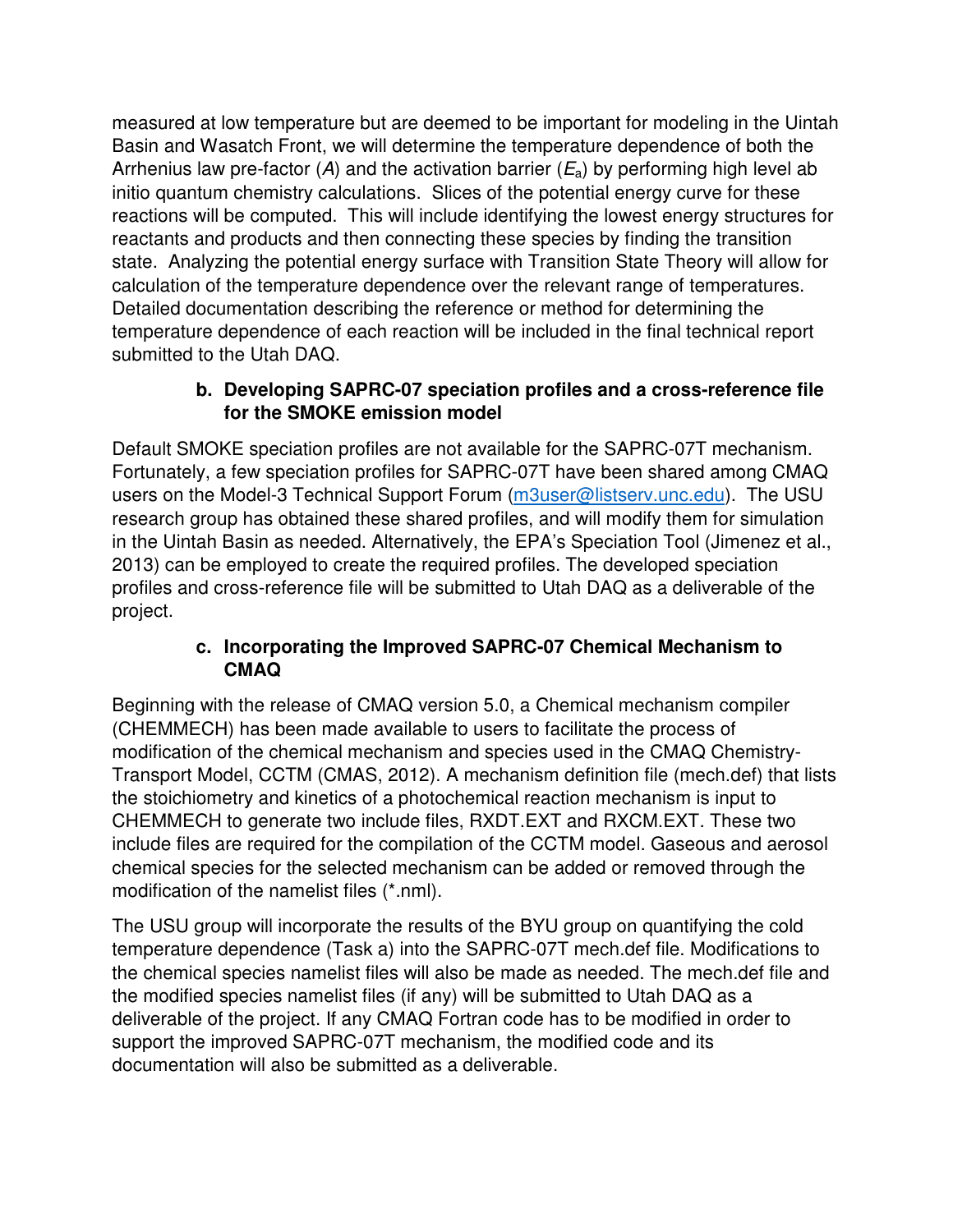The USU group will perform a one-day benchmark CMAQ simulation to QA/QC the modifications made to the mechanism.

### **d. Evaluation of a CMAQ simulation with improved SAPRC-07 mechanism**

We will perform CMAQ simulations with both the unmodified and the modified SAPRC-07T mechanisms covering an episode extending from January 20 to February 6, 2013. During this episode, at several monitoring sites, high ozone (>75ppb) was observed during January 21-27 and Feb 1-6; whereas low ozone (< 75ppb) was observed during Jan 28-31. Ambient temperature varied from  $-20^{\circ}$ C to 0°C during the episode. This selection will allow us to evaluate effects of the modifications made to SAPRC-07 under different ozone and temperature conditions. WRF and CMAQ model setups for this episode will be adopted from the setup that is being developed by collaboration between University of Utah and USU research groups for studying ozone in the Uintah Basin.

# **Deliverables**

- SAPRC-07T speciation cross-reference and profile files for processing emission files with the SMOKE emission model.
- A modified chemical mechanism definition file (mech.def) of SAPRC07TB, and species namelist files (if any) that is ready for use with CHEMMECH and CCTM.
- Modifications to CMAQ Fortran code, if any, and any necessary documentation.
- A technical report containing: (1) detailed documentation of the reference or method used to determine the temperature dependence of each modification made to a reaction in SAPRC-07, (2) a description of the development of SAPRC-07T speciation cross-reference and profile files for processing emission files, (3) a snippet on each modification made in SAPRC-07TB mech.def and chemical species namelist files, (4) evaluation of the effect of the improved SAPRC-07 mechanism on the simulation results for the selected episode, and (5) recommendations on how to perform model simulations with the improved SAPRC-07 in CMAQ.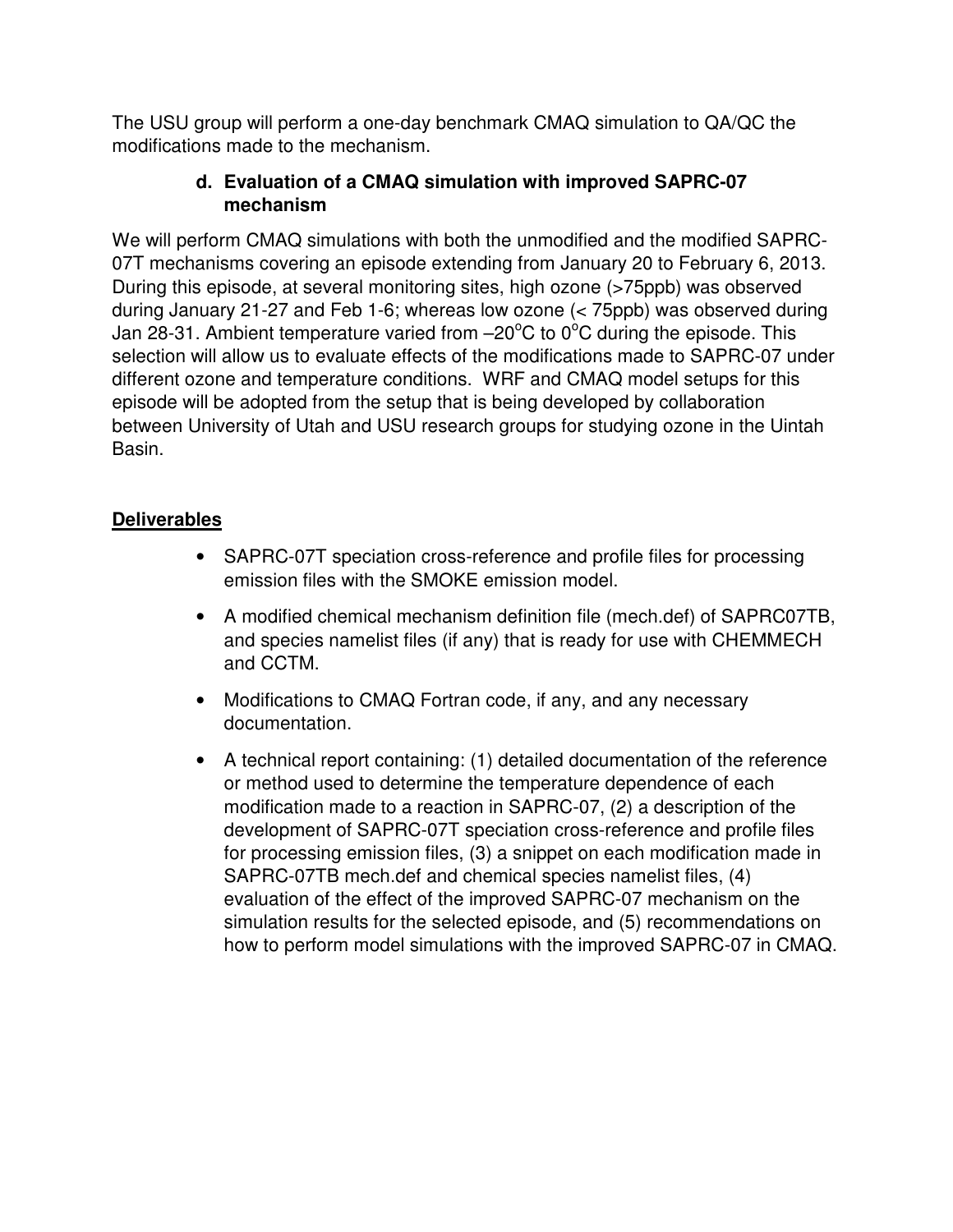### **Project Schedule**

|                                                                                                                                                                                                                                                  | Schedule (month) |    |    |    |    |    |    |    |    |    |    |
|--------------------------------------------------------------------------------------------------------------------------------------------------------------------------------------------------------------------------------------------------|------------------|----|----|----|----|----|----|----|----|----|----|
| <b>Tasks</b>                                                                                                                                                                                                                                     |                  | 02 | 03 | 04 | 05 | 06 | 07 | 08 | 09 | 10 | 12 |
| Reviews of current chemical reactions<br>implemented in SAPRC-07 (which is the current<br>SAPRC mechanism supported in photochemical<br>model such as CMAQ)                                                                                      |                  |    |    |    |    |    |    |    |    |    |    |
| Literature reviews of most current findings on<br>temperature-dependence of gas-phase chemical<br>reactions; review updates in SAPRC-11 (not yet<br>supported in photochemical models); identify<br>reactions in SAPRC-07 that could be improved |                  |    |    |    |    |    |    |    |    |    |    |
| Ab initio quantum chemistry calculations on<br>important reactions                                                                                                                                                                               |                  |    |    |    |    |    |    |    |    |    |    |
| Modify SAPRC-07 mechanism for identified<br>reactions; perform a benchmark simulation using<br>CMAQ for QA/QC the modified mechanism                                                                                                             |                  |    |    |    |    |    |    |    |    |    |    |
| Perform CMAQ simulations using original and<br>improved SAPRC-07 mechanism for high ozone<br>episode in January 2013                                                                                                                             |                  |    |    |    |    |    |    |    |    |    |    |
| Compare and evaluate effects of the<br>improvements                                                                                                                                                                                              |                  |    |    |    |    |    |    |    |    |    |    |
| Documentations and reports                                                                                                                                                                                                                       |                  |    |    |    |    |    |    |    |    |    |    |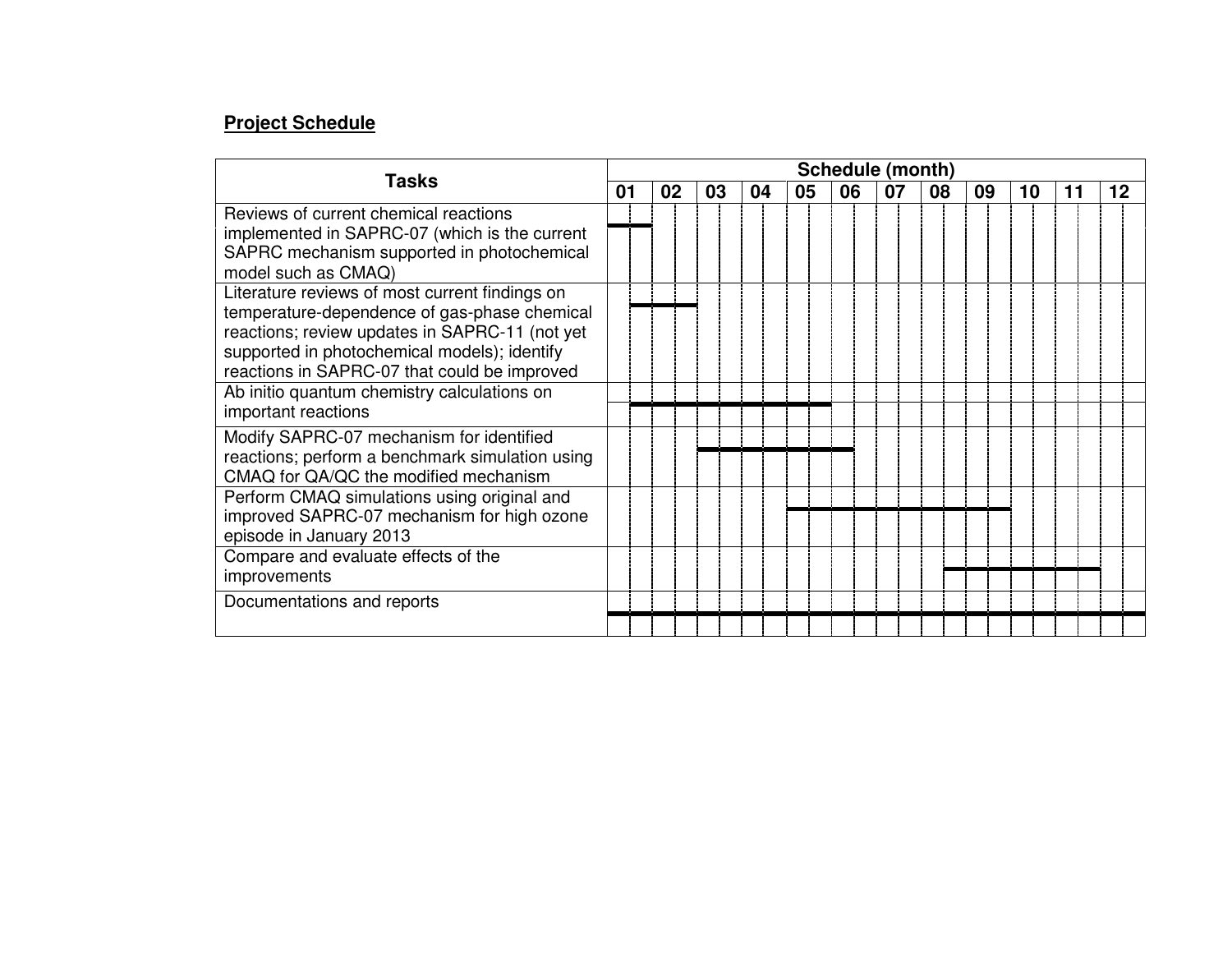# **Proposed Budget**

USU

| Salary & Fringes     | Mansfield (PI)     | \$8045  |             |         |
|----------------------|--------------------|---------|-------------|---------|
|                      | H. Tran (post-doc) | \$10500 |             |         |
|                      | T. Tran (post-doc) | \$10500 |             |         |
|                      |                    |         | \$29045     |         |
| Travel               |                    |         | 500         |         |
| Subcontract to BYU   |                    |         | \$25000     |         |
| Subtotal             |                    | \$54545 |             |         |
| Indirect costs (10%) |                    |         | 5455<br>\$. |         |
| <b>TOTAL</b>         |                    |         |             | \$60000 |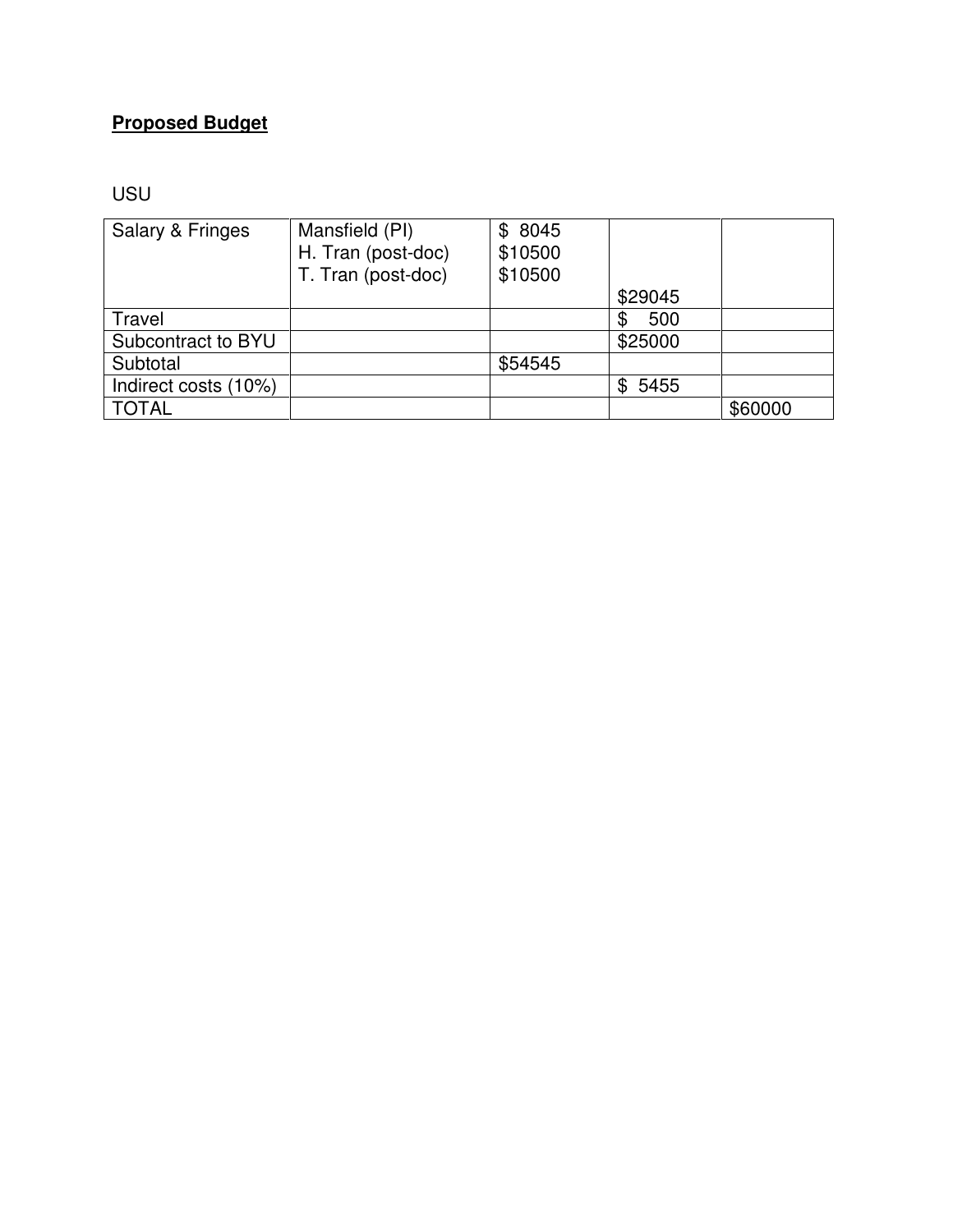### **Other related funded projects**

| Recipi<br>ent(s)          | Title                                                                                                                                          | Description                                                                                                                                                                                                                                                                                                                   |
|---------------------------|------------------------------------------------------------------------------------------------------------------------------------------------|-------------------------------------------------------------------------------------------------------------------------------------------------------------------------------------------------------------------------------------------------------------------------------------------------------------------------------|
| <b>BYU</b>                | The Role of Radical-Water Complexes in the<br>Atmosphere, National Science Foundation,<br>\$547,782, Aug. 2013-Aug. 2016                       | The goal of this project is to measure the influence of water vapor at cold<br>temperatures on reactions that produce tropospheric ozone. The results<br>of this project will aid in the understanding of the ozone forming reactions<br>in both the Uintah Basin and Wasatch Front during winter time conditions.            |
| <b>BYU</b>                | A Semi-Continuous Monitor for the 1-hr<br>Determination of Organic Matter Compounds,<br>Sunset Laboratories, \$46,741, Sept. 2013-Aug.<br>2014 | The goal of this project is to build an instrument that will allow for<br>determination of the sources of particulate matter. This instrument will<br>aid the State of Utah in understanding the relative importance of<br>biological and anthropogenic emissions on particulate matter formation<br>along the Wasatch Front. |
| USU                       | Bonanza Power Plant Emissions Model,<br>Deseret Power Electric Cooperative, \$27,798,<br>Jan 2014 - Dec 2014                                   | Establish emissions model for the Bonanza Power Plant to simulate air<br>quality conditions under various ozone precursor control scenarios.                                                                                                                                                                                  |
| USU,<br>UU,<br><b>BYU</b> | Computer Modeling of Winter Ozone in the<br>Uintah Basin, Utah Energy Research Triangle,<br>$$128,331$ , Mar $2014$ - Feb 2015                 | Development of meteorological, emissions, and photochemical models<br>appropriate to winter ozone formation in the Uintah Basin.                                                                                                                                                                                              |
| USU                       | Research in support of BLM-Utah's Air<br>Resource Management Strategy (ARMS).                                                                  | MOU is in place since May 2014. Other terms of project are being<br>negotiated.                                                                                                                                                                                                                                               |